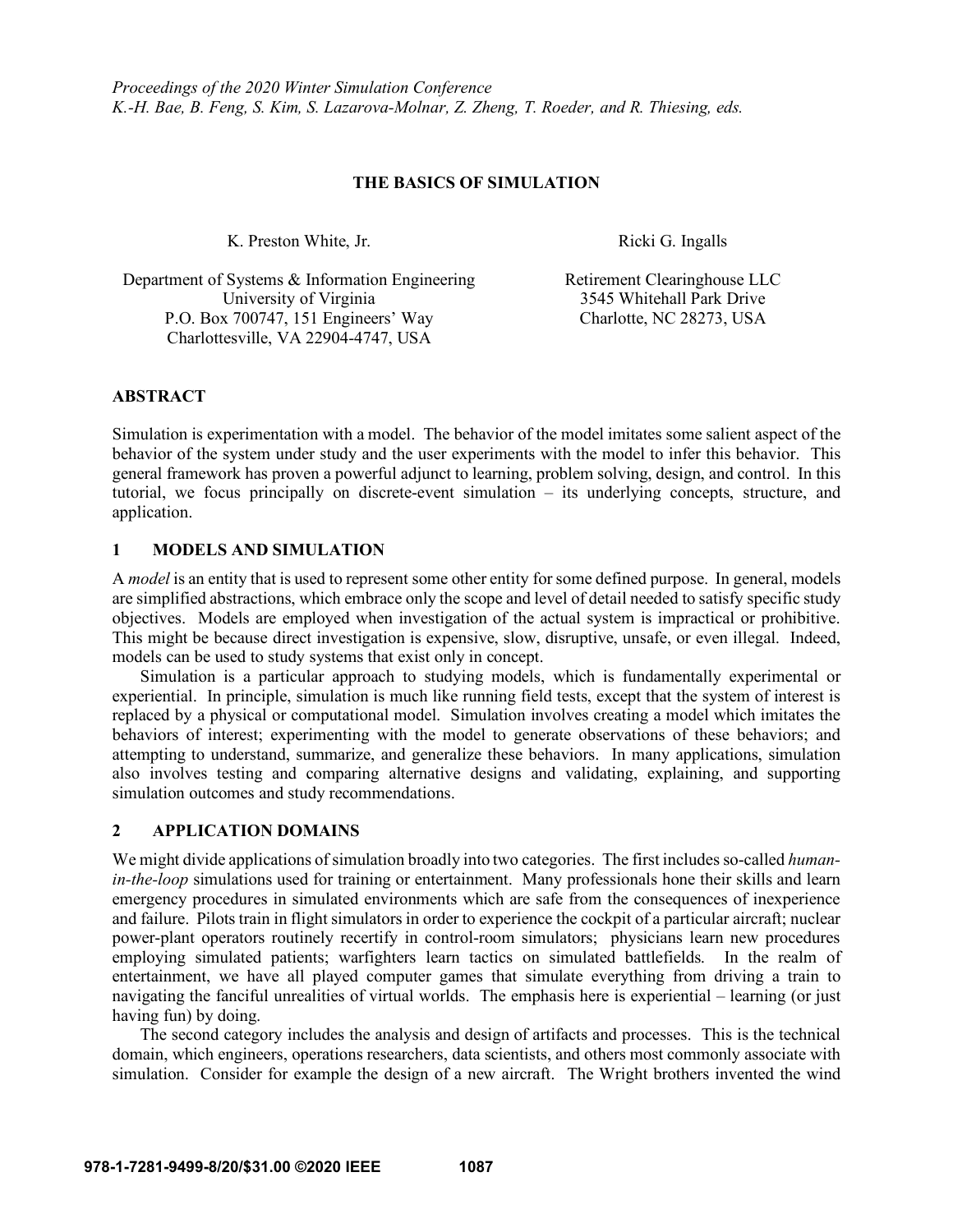tunnel in order to simulate aerodynamic phenomena using scale models. Wind tunnel tests are still used to calibrate highly-complex aerodynamic computer simulations.

Simulation stands in contrast to analytical approaches to the solution of models. In an analytical approach, the model is expressed as a set of equations that describe how the system state changes over time. We solve these equations using standard mathematical methods – algebra and calculus – to determine the distribution of the state at any particular time. The result is a general, closed-form solution, which gives the state at any time as a function of the initial state, the input, and the model parameters. When models can be solved analytically this is always the preferred approach. However, for complex systems this is almost never the case.

Simulations also may be categorized according to their implementation strategy. Continuous system simulation, Monte Carlo simulation, discrete-event simulation (DES), hybrid simulation, and agent-based simulation all have their particular implementation strategies. In this tutorial we restrict our focus to DES, while inviting readers to explore the many other strategies referenced at this conference. Throughout this paper, we will be referencing ideas and thoughts from Shannon (1975), Ingalls and Eckersley (1992), Ingalls (1998), Ingalls and Kasales (1999), White (2007), White and Ingalls (2009; 2015), Banks et al. (2010), Nelson (2013), Law (2015), and Kelton et al. (2015).

# **3 CALL CENTER EXAMPLE**

In order to illustrate the concepts developed in the remainder of this paper, we will refer to a simple example – the processing of phone calls at an inbound call center for a major retailer of home electronics products. To keep it simple, we limit the scope and ignore the details and complexities of actual call-center operations (for an industrial-strength treatment, see, for example, Chung and White 2008). In this and the following sections, we follow the presentation of ideas developed by White and Ingalls (2009, 2015).

The process logic for this simulation model is shown in Figure 1. Arriving calls first connect to a telephone switch. If the number of calls currently on hold is greater than ten, the caller receives a busy signal and immediately hangs up. Otherwise, the call is delivered to an automated interactive voice response (IVR) unit. The caller is asked to "dial one for car-stereo products; dial two for all other products"; and the call is routed accordingly. The call then waits in the appropriate queue (listening to classic rock) until the first sales representative servicing the identified product type becomes available. Finally, the call is processed and the caller hangs up. For midday peak periods during the upcoming Christmas season, the call-center manager would like to know the minimum number of each type of sales representative needed to insure that (i) fewer than 2% of call waiting times for either product are greater than 1 min and (ii) fewer than 3% of all incoming calls are refused at the switch.

## **4 DISCRETE-EVENT SIMULATION STRUCTURE**

Although there are various paradigms for discrete-event simulation, a basic structure has evolved that is used by many (but certainly not all) simulation software packages. In this section, we describe the basic structural components of what is called *process-oriented* DES.

## **4.1 Inputs, Outputs, and State**

Events in the environment which act on a system are called the *inputs* to the system. These inputs cause changes in the internal condition of the system, called the system *state*. The *outputs* of the system are those measured quantities that can be derived from the system state and which we need to know in order to answer the questions posed for the simulation study. In other words, the inputs cause changes in the system state and these are reflected by changes in the output.

## **4.2 Entities and Attributes**

In a process-oriented discrete-event simulation, inputs are realized by the arrival of dynamic *entities*. These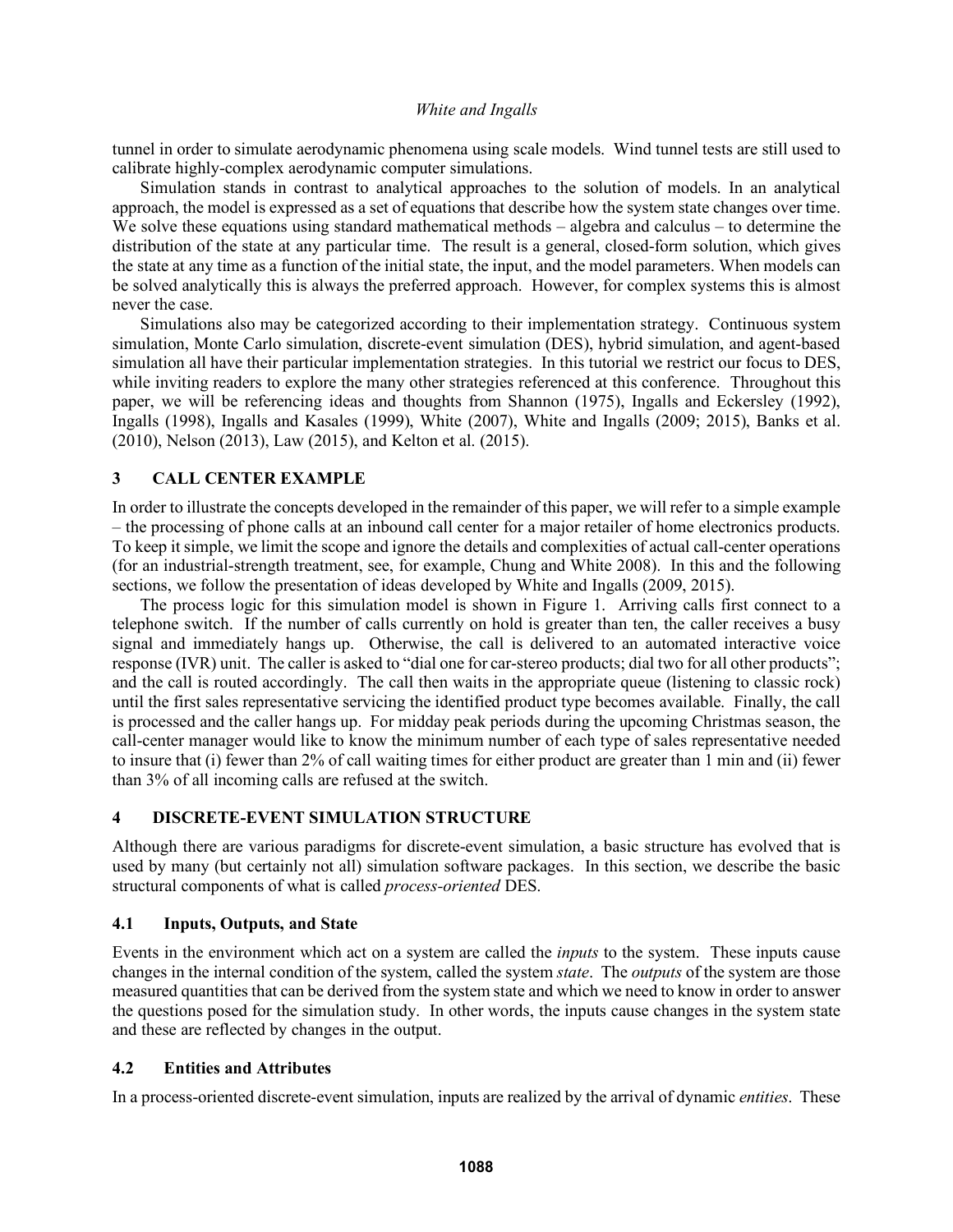entities flow through the system and are the structural elements which effect the changes in the *system state variables*. Without entities, nothing would happen. Indeed, one stopping condition for a simulation run is when there are no active entities in the system.



Figure 1: Call center example logic flow.

In our example, the entities are telephone calls – customers seeking information and perhaps wanting to place an order for a product. The state of the system at any point in time can be defined by three state variables – the number of calls in process on the IVR unit and the number of calls of each type in process or waiting for service. Obviously, the state changes every time a call of either type arrives or departs one of the processing units. While for convenience we will monitor a large number of variables during the simulation (the system *image*), in principle each of these variables can be derived if we know the inputs to the system and the system state at all points in time during the simulation run.

Entities have *attributes*–characteristics of a given entity the values of which are specific to that entity. Attributes are critical to understanding the performance and function of entities in the simulation. In our example, each entity has three attributes. The first (Product\_Type) is the class of product requested by the caller. We need this attribute in order to determine the routing of the call through the system. The second (Start Time) is the time that the entity arrives and either receives a busy signal or joins the appropriate queue to begin waiting for service. The third (Begin Wait) is the time the call leaves the IVR unit and joins one of the queues. We need these two attributes in order to determine the system time and the duration of waiting time for each entity.

In more complex simulations, there can be many different entity types. These can represent transactions (as in our example), physical objects, people, information – anything that can cause a state change. Indeed, artificial entities are used to implement control logic (such as the time the simulation ends) in the model.

## **4.3 Resources**

*Resources* represent anything in a simulation that has a constrained capacity. Resources are time-shared by entities, entities must queue for busy resources (or be diverted elsewhere), and entities typically are delayed after these have seized a resource and begin processing. Common examples of resources include workers, machines, nodes in a communication network, and traffic intersections.

In our example, we have two resources, each representing the sales force for a given product type. The study question is to determine the capacity of each of these resources needed to satisfy the manager's operating policy objectives. Note that, since we assume that there is nothing individuating about the sales representatives, we represent each pool of representatives as a single resource with the potential capacity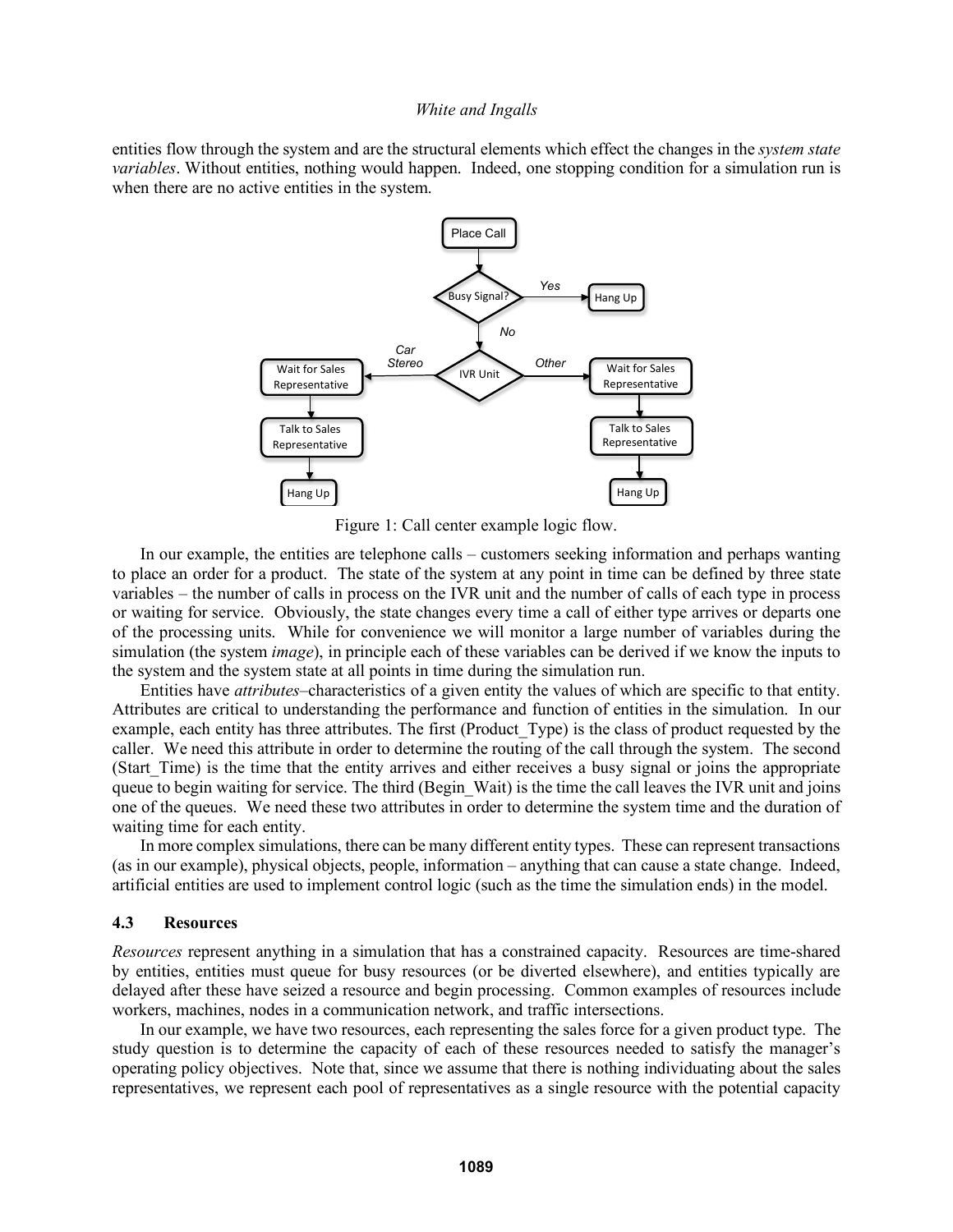to process multiple calls simultaneously. This assumption easily could be relaxed by modeling each pool as a *set* of individuated resources with different processing capabilities.

Note also that after a call is processed, the caller hangs up and the resource is free to process any call waiting in the corresponding pool. Therefore, all of the time an entity is control of a unit of this resource capacity is productive. This need not be the case in general, if an entity is blocked from releasing the resource by some downstream condition. For this reason, it is common to account for both the productive and unproductive time that a resource is held.

Note finally that in our example, we assume that the switch acts instantaneously. Therefore, there is no need to model the switch as a resource – it is a logical activity. We also assume that the IVR unit has sufficient capacity to handle as many calls as it receives simultaneously. We need to account for the delay time associated with the IVR processing, but do not need to model the IVR as a resource. The IVR is a pure delay activity.

Very complex resources can be modeled in a simulation. In a manufacturing simulation, for example, conveyors are a complex resource type that many simulation packages offer. Also, transportation options such as trucks are offered as resources. A third complex resource is a vat or container that has a (continuous) flow of material both in an out of the resource. Depending on the target market of the simulation package, many complex resources are available to use.

### **4.4 Activities and Events**

*Activities* are processes and logic in the simulation. *Events* are conditions that occur at a point in time, which cause a change in the state of the system. An entity interacts with activities to create events. There are three major types of activities in a simulation: *delays, queues, and logic*.

A *delay* activity occurs when the flow of an entity is suspended for a *definite* period of time. In our example, there are two delays, each occurring while a given type of call receives service from the corresponding type of sales representative. In general, the length of time for a delay is either constant or is randomly generated. At the point that the entity starts the delay, an event occurs. This event puts the entity on a list called the *calendar* (which we will get to later). If the delay is for *d* time units, then the entity is scheduled to complete the delay *d* time units after the current time of the simulation. At that time, the delay expires and another event is generated.

A *queues* activity occurs when the flow of an entity is suspended for an *unspecified* period of time. Entities can be waiting for *resources* (which we also will get to later) to become available or for a given system condition to occur. *Queues* are most commonly used for waiting in line for a resource or storing material that will be taken out of the queue when the right conditions exist. In our example, there are two queues, each occurring while a given type of call waits for service from the corresponding type of sales representative (because all of these representatives are currently busy serving other calls). Both of these queues contain entities waiting for *resources* to become available.

*Logic* activities simply allow the entity to effect the state of the system through the manipulation of state variables or decision logic. The first of several logic activities in our example is the decision whether or not to accept an arriving call into the system. This decision is determined based on the total number of entities currently waiting in queue for service.

### **4.5 Global Variables**

If you are a programmer, then the idea of having *global variables* is nothing new. The values of a *global variable* are available to the entire simulation at all times and can track just about anything of interest. In our model we have eight global variables. One variable helps to configure the problem. This is the limit on the number of calls on hold permissible (Max\_On\_Hold). While this value is given as ten in the problem statement, changing this value would permit us to explore the effect of this policy decision. This limit is not really a hard constraint on operations, because the trunk line can accommodate vastly more than ten waiting calls. Two variables are needed in the model logic. These are the number of calls currently waiting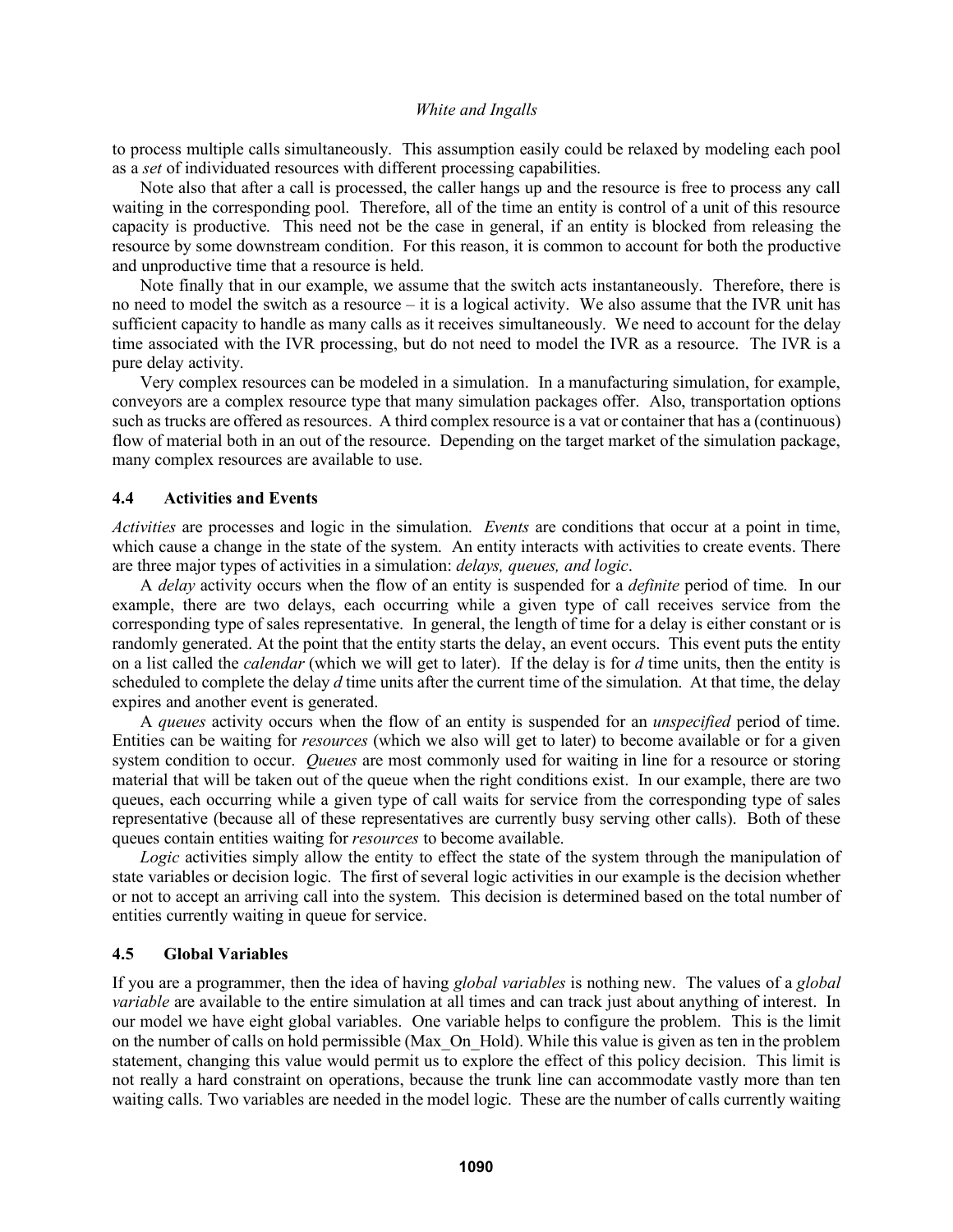in each of the queues (NQ\_Car-Stereo and NQ\_Other). The sum of these variables is compared to Max. On Hold in making the decision whether or not to issue a busy signal. Finally, four variables are needed to collect information about system performance. These include the total number of calls received (Total Arrivals) and the number of these calls that receive a busy signal (Number\_Busy) and, hence, are rejected at the switch. The ratio of the number of rejected calls to the number of calls received gives us the fraction of calls rejected. We also will count the number of calls of each type that exceed the limit of 1 min in queue (Car-Stereo Too Long and Other Too Long). If either of these (or both) are greater than zero, we have not met the manager's requirement.

## **4.6 Random Number Generator**

Every simulation package has a random number generator. The random number generator (technically called a *pseudo-random number generator*) is a software routine that generates an independent random number uniformly distributed between 0 and 1. This number is then used in sampling other random distributions. For example, let us assume that you have determined that a given process delay is uniformly distributed between 10 minutes and 20 minutes. Then every time an entity goes through this process, the random number generator would generate a number between 0 and 1 and evaluate the uniform distribution formula that has a minimum of 10 and a maximum of 20 time units. In this example, let us assume that the generated random number is 0.7312. The delay time then would be  $10+(0.7312)*(20-10) = 17.312$  units. Thus, the entity would delay for 17.312 units in the simulation. Everything that is random in the simulation uses the random number generator as an input to determine values.

In our example model, we will use a physical random number generator – the roll of two dice. The probability mass function for the roll of two dice is seen in Figure 2. In our model, the roll will be the basis for every random delay and every randomly assigned value in the model. We have four random relays and one randomly assigned value in the model:

- 1. Time between arrivals of cars at the call center  $=$  (DICE  $*$  0.333) mins.
- 2. The delay at the IVR unit  $=$  (DICE  $*$  0.3) mins.
- 3. The delay for car-stereo call processing  $=$  (DICE  $*$  2) mins.
- 4. The delay for other-product call processing= (DICE) mins.
- 5. The product type requested by the caller call (assuming on average of 16.7 % all calls are for carstereo products)

Product Type Attribute =  $\begin{cases} \text{Car Stereo, if DICE } \leq 4 \\ \text{QQ} \end{cases}$ Other, otherwise  $\sqrt{2}$ í î

## **4.7 The Clock and Calendar**

The *clock* is a global variable (Current Time) that carries the value of the current time in the simulation. The *calendar* is a list of events that are scheduled to occur in the future, i.e., at clock times later than the current clock time. In every simulation, there is only one calendar and it is ordered by the earliest scheduled-time first. In Section 5, it will become clear how the calendar works and why it is important in the simulation. At this point, just remember that, at any given point in time, every event that has already been scheduled to occur in the future is held on the calendar.

## **4.8 Statistics Collectors**

Statistics collectors are a part of the simulation that collects statistics on conditions (such as the number of units of the capacity of a resource in use), or the value of global variables, or certain performance statistics based on attributes of the entity. Three different types of statistics can be collected – *counts, time-persistent,*  and *tallies.* Counts are very straightforward, they *count*. In our model, we defined four counts as global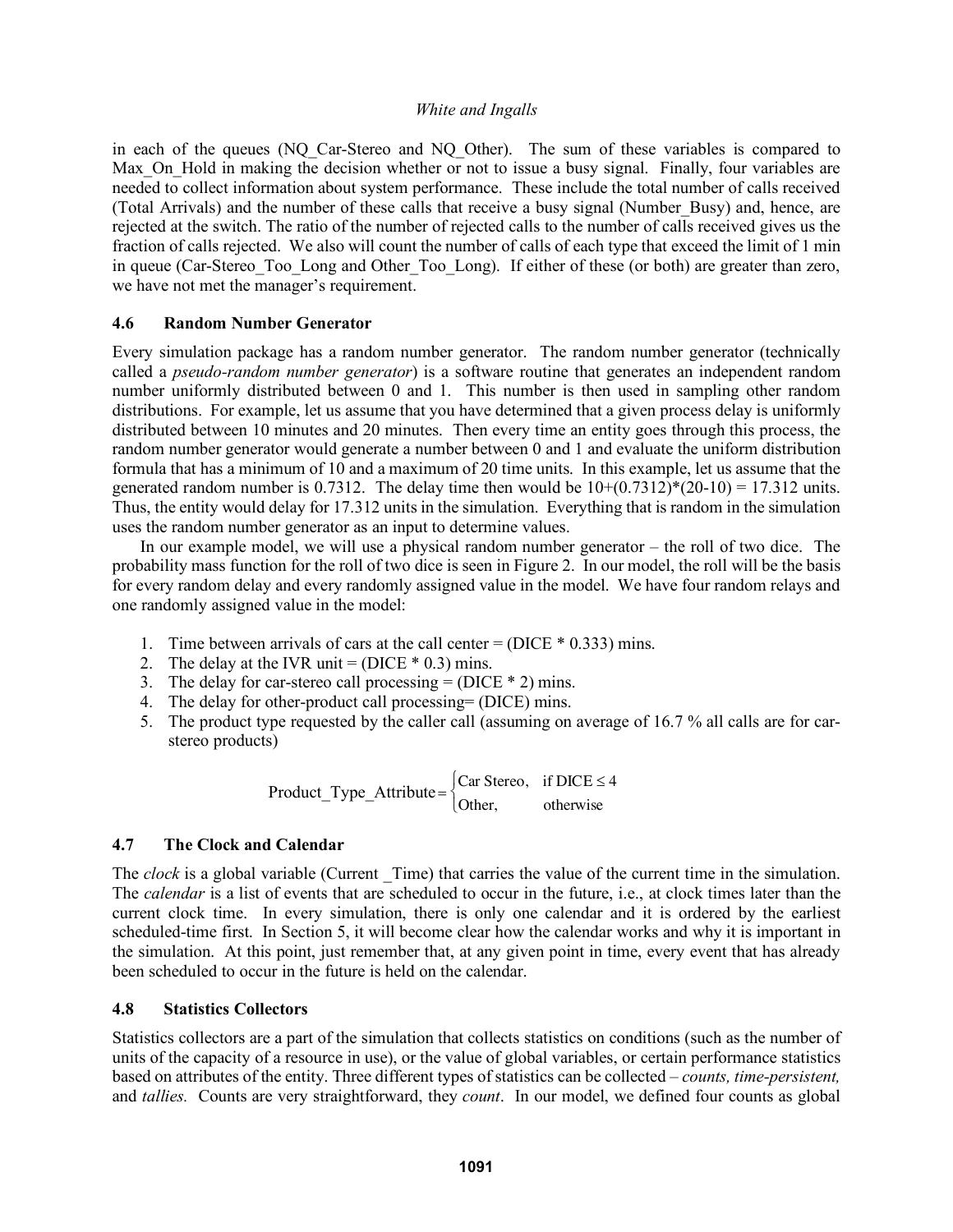variables and we will collect statistics on these. *Time-persistent* statistical collectors give the time-weighted values of different variables in the simulation. A common variable to track is the utilization of a resource. In our model, we collect four different time-persistent statistics – the number of busy resources of the two resources that we have in the model and the number of entities in each of the corresponding queues. These are not strictly needed to assess the manager's criteria, but provide additional insight regarding the performance of the call center, which might be useful if the manager's requirements are not met. *Tally statistics* are collected one observation at a time without regard to the amount of time between observations. In our model, we collect a very common statistic, which is the amount of time that an entity stays in the system. Since we assign the value of the entity attribute Start Time=Current Time when it enters the call center, the value (Current Time – Start Time) when this entity departs the system is the total amount of time this entity is in the system. Again, this statistic provides additional insight on performance.



Figure 2: Probability mass function for the outcome of rolling two dice.

## **5 A WALK THROUGH THESE CONCEPTS**

What we are going to do now is walk through a couple of steps in our simulation model. As you will see, we will track the state of the system, the entities on the calendar, the values of attributes and state variables, and the statistics we are collecting.

### **5.1 The State of the System at Noon**

We assume initially that there are one car-stereo agent and two agents for other products. Figure 3 shows the image of the system at noon, where the circles with numbers represent entities and the squares represent delays. The calendar of this system is made up of the entities that are scheduled to complete an activity with a specific time duration, as shown in Table 1. The two queues are shown with the entities in rank order in Tables 2 and 3 (we assume the calls are processed FIFO, i.e., in the order of arrival at the queue). Note that the event times are undefined. Each event record on the three lists also includes the values of the entities attributes when these are defined.

Other important information concerns the clock, Current\_Time, which is set to 12:00:00 PM. The statistics that we are tracking in the simulation have the values listed in Table 4 as of noon. The "Time/Obs" column gives the amount of time that we have been collecting the statistic (which is since 11:00 AM) for time-persistent statistics or the number of observations for tally statistics.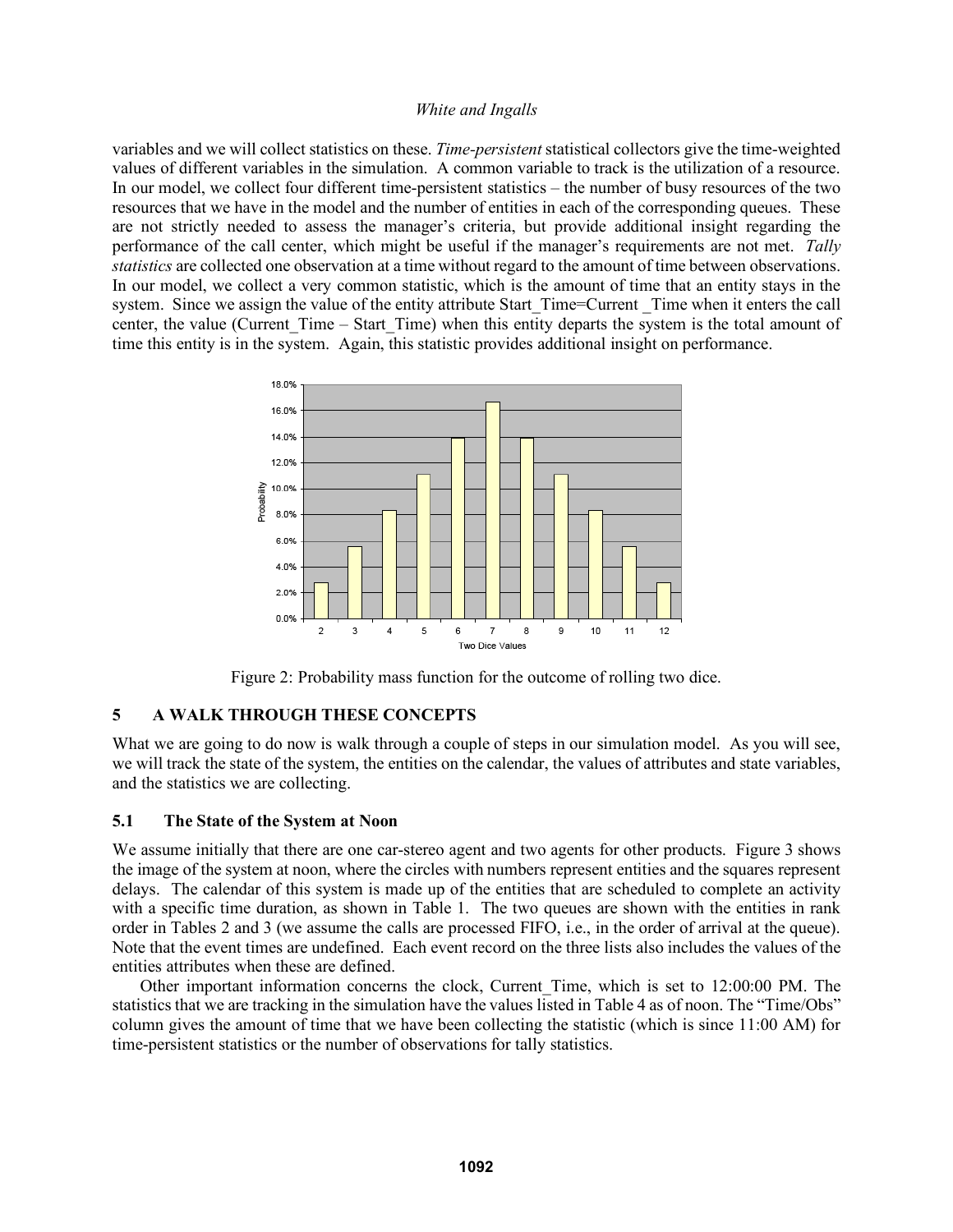

Figure 3: State of the system at noon.

Table 1: The calendar at noon.

| Entity | Event                  | <b>Event Time</b> | <b>Product Type</b> | <b>Start Time</b> | <b>Begin Wait</b> |
|--------|------------------------|-------------------|---------------------|-------------------|-------------------|
| 34     | Arrive at Call Center  | 12:01:40 PM       |                     |                   |                   |
| 33     | Complete Service IVR   | 12:02:40 PM       | car-stereo          | 11:59:00 AM       |                   |
| 10     | Complete Service Car-  | 12:04:00 PM       | car stereo          | 11:04:20 AM       | $11:07:20$ AM     |
|        | <b>Stereo</b>          |                   |                     |                   |                   |
| 26     | Complete Service Other | 12:06:00 PM       | other               | 11:43:20 AM       | 11:45:04 AM       |
| 27     | Complete Service Other | 12:07:00 PM       | other               | 11:45:20 AM       | 11:46:16 AM       |
| 1      | End replication        | 02:00:00 PM       |                     |                   |                   |
|        |                        |                   |                     |                   |                   |

#### Table 2: Car-stereo queue at noon.

|        | Entity Event  | <b>Event Time</b> | <b>Product Type</b> | <b>Start Time</b> | Begin Wait    |
|--------|---------------|-------------------|---------------------|-------------------|---------------|
| - 11 - | Begin Service | $---$             | car-stereo          | $11:17:30$ AM     | 11:16:00 AM   |
| 24     | Begin Service | ---               | car-stereo          | $11:37:20$ AM     | $11:39:07$ AM |

#### Table 3: Other-product queue at noon.

| Event         | <b>Event Time</b> | <b>Product Type</b> | <b>Start Time</b> | Begin Wait    |
|---------------|-------------------|---------------------|-------------------|---------------|
| Begin Service | ---               | other               | 11:47:40 AM       | $11:50:59$ AM |
| Begin Service | ---               | other               | $11:51:40$ AM     | 11:53:12 AM   |
| Begin Service | ---               | other               | 11:50:00 AM       | $11:53:47$ AM |
| Begin Service | ---               | other               | $11:53:40$ AM     | $11:55:28$ AM |
| Begin Service | ---               | other               | $11:57:46$ AM     | $11:59:46$ AM |
|               |                   |                     |                   |               |

### **5.2 The State of the System at 12:01:40 PM**

Here is where we get one of the key ideas about a discrete-event simulation. A discrete-event simulation progresses by advancing the clock to the time of the next event, instead of by uniform time-intervals. In this sense the simulation is said to be *event driven*. If in our example we had distinct time intervals of 1 second, we would go through 140 time intervals before anything would happen. Instead we go straight to the next scheduled event, which is the first event on the calendar, scheduled to occur at 12:01:40 PM. That event is the arrival of entity 34 at the call center.

This is how the event plays out. The clock is advanced to 12:01:40, entity 34 becomes the *active entity*, and the record for entity 34 is removed from the calendar. When this entity arrives at the call center, the first activity in the simulation is to set its attributes. Obviously, Start\_Time is set to 12:01:40 PM.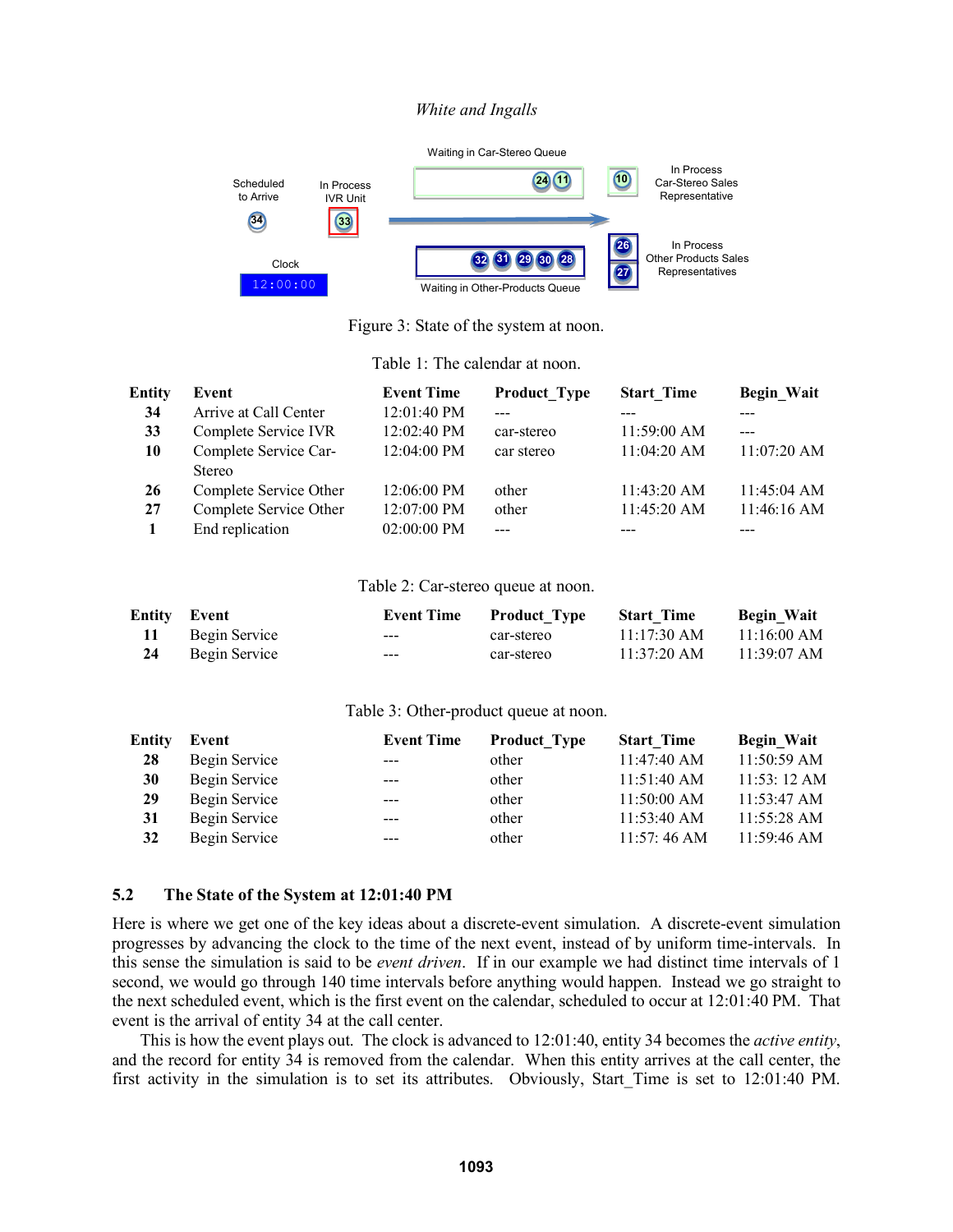Product Type is set by rolling the dice and using the result of the roll in the appropriate formula given in Section 4.6. We roll a 10, which is greater than 4, so the attribute value is set to "Other".

| <b>Statistic</b>                           | Value | Time/Obs |
|--------------------------------------------|-------|----------|
| <b>Busy Signal Count</b>                   | 0     |          |
| Completions (Car-Stereo) Count             | 3     |          |
| Completions (Other-Product) Count          | 18    |          |
| Excessive Wait (Car-Stereo) Count          | 3     |          |
| Excessive Wait (Other-Product) Count       | 8     |          |
| Representative Utilization (Car-Stereo)    | 1.00  | 1:00:00  |
| Representative Utilization (Other-Product) | 1.00  | 1:00:00  |
| Average Number Waiting (Car-Stereo)        | 2.447 | 1:00:00  |
| Average Number Waiting (Other-Product)     | 2.847 | 1:00:00  |
| Average Waiting Time (Both Types)          | 7.711 | 1:00:00  |
| Average System Time                        | 17.35 | 1:00:00  |

Table 4: Statistics at noon.

After the attributes are assigned, entity 34 encounters the switch. Since there are currently a total of seven calls waiting (two in the Car-Stereo queue and five in the Other-Product queue), the entity is directed to the IVR unit (remember that the IVR unit has sufficient capacity to handle as many calls as it receives simultaneously, so that entity 34 does not have to queue until entity 33 completes service here). We determine the duration of the delay at the IVR unit by rolling the dice and using the result the roll in the appropriate formula given in Section 4.6. We roll a 5, so the delay is  $0.3(5)=1.5$  min (1 min and  $0.5*60=30$ ) sec). Thus, entity 34 is delayed until 12:01:40+00:01:30=12:03:10. Its record is returned to the calendar (after entity 33 and before entity 10) with this event time and the updated attributes. Neither of the queues is altered by this event.

To complete this arrival event, we need finally to create the entity for the next arrival event and put its record on the calendar. This will be entity 35. We roll a 5, so the interarrival time is 5/3=1.333 min (1.333\*60=20 sec) and the record for this entity is inserted into the calendar with event time 12:01:40+00:00:20=12:03:00 (after entity 33 and before entity 34). The updated calendar at the completion of the arrival event is shown in Table 5.

The statistics can be updated at this point as well, however most simulation packages only update statistics when the value that is being tracked changes. None of the counts have changed. However, the clock has advanced, so all of the time-dependent statistics have changed (modestly) as well. To give you an idea how this is accomplished, consider the average number waiting in queue for the car-stereo sales representative. At noon, the simulation had been running for one hour and the average value was 2.447. From noon to 12:01:40 PM, the number of calls waiting in line for the car stereo representative has been 2. So, the new time-weighted average is  $((2.447 * 1:00:00) + (2 * 0:01:40)) / 1:01:40$ . If we convert this formula to seconds, it becomes  $((2.447 * 3600) + (2 * 100))$  / 3700 = 2.435. All time-dependent statistics are calculated by recursion in this way.

### **5.3 The State of the System at 12:02:40 PM**

Let's process one more event, just so we've got the idea. Looking at the calendar in Table 5, the next event record has entity 33 completing service at the IVR unit. The clock is advanced to 12:02:40, entity 33 becomes the *active entity*, and the record for entity 33 is removed from the calendar. Next, the Begin\_Wait attribute for this entity is set to the current clock time. The Product\_Type attribute is "Car-Stereo", so the entity is sent to receive service from the car-stereo sales representative. Finding the sales representative busy with another call and two calls already waiting, entity 33 joins the queue at rank 3. The statistics are updated to reflect the passage of time and that's it.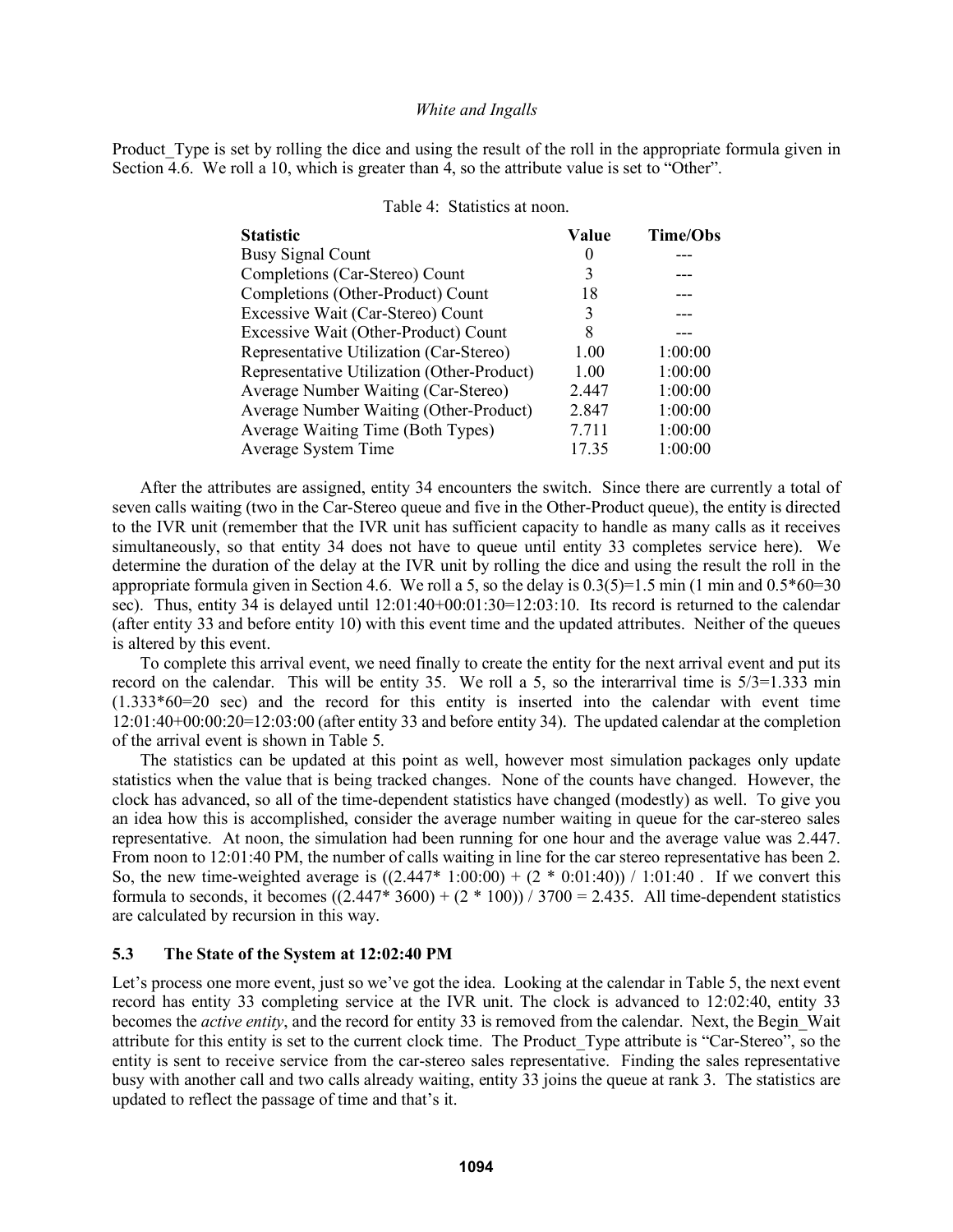| Entity | Event                       | <b>Event Time</b>     | <b>Product Type</b> | <b>Start Time</b> | Begin Wait    |
|--------|-----------------------------|-----------------------|---------------------|-------------------|---------------|
| 33     | Complete Service IVR        | $12:02:40 \text{ PM}$ | car-stereo          | 11:59:00 AM       |               |
| 35     | Arrive at Call Center       | 12:03:00 PM           |                     |                   |               |
| 34     | Complete Service IVR        | $12:03:10 \text{ PM}$ | other               | 12:01:40 PM       |               |
| 10     | Complete Service Car-Stereo | 12:04:00 PM           | car stereo          | 11:04:20 AM       | $11:07:20$ AM |
| 26     | Complete Service Other      | 12:06:00 PM           | other               | 11:43:20 AM       | 11:45:04 AM   |
| 27     | Complete Service Other      | 12:07:00 PM           | other               | 11:45:20 AM       | 11:46:16 AM   |
|        | End replication             | 02:00:00 PM           |                     |                   |               |

#### Table 5: The calendar at 12:01:40.

# **6 INTERPRETING OUTPUT STATISTICS**

Let us assume that our model has run from 11:00 AM to 2:00 PM. At 2:00 PM, we stop the simulation and we have all of our statistics calculated. The "answer" for the simulation is in Table 6.

| Table 6: Statistics at 2:00:00 PM. |  |  |
|------------------------------------|--|--|
|                                    |  |  |

| <b>Statistic</b>                           | Value  | Time/Obs |
|--------------------------------------------|--------|----------|
| <b>Busy Signal Count</b>                   |        |          |
| Completions (Car-Stereo) Count             | 10     |          |
| Completions (Other-Product) Count          | 53     |          |
| Excessive Wait (Car-Stereo) Count          | 8      |          |
| Excessive Wait (Other-Product) Count       | 53     |          |
| Representative Utilization (Car-Stereo)    | 0.882  | 3:00:00  |
| Representative Utilization (Other-Product) | 1.000  | 3:00:00  |
| Average Number Waiting (Car-Stereo)        | 1.231  | 3:00:00  |
| Average Number Waiting (Other-Product)     | 6.654  | 3:00:00  |
| Average Waiting Time (Both Types)          | 16.955 | 3:00:00  |
| Average System Time                        | 26.056 | 3:00:00  |

It is tempting to conclude immediately that the call center is grossly understaffed and does not nearly approximate the manager's requirements. Seven out of  $(7+10+53)=70$  (or 10%) of arriving phone calls are rejected at the switch; 8 of 10 (or 80%) of car-stereo calls and 100% of other-product calls experience waits longer that 1 min; and the average waiting time is nearly 17 minutes – far too long for customer satisfaction. Indeed, I know that I would hang up long before this, unhappy, and would perhaps even try another retailer. We can see that the resources are stressed – the car-stereo representative is busy 88% of the time and neither of the other-product representatives draw a breathe while not on the phone. The situation on this day is so very bad that the conclusion may be warranted.

But caution is advised. Suppose that this is just an exceptionally bad day? Shouldn't we really look at the call center on more than one day before we jump to this conclusion? Indeed, we should, and this is always the case in discrete event simulation. The numbers given in Table 6 are a random answer to the performance of the system. This is because there are random inputs to the system that give us this answer. The answer generated by only one run is not really an answer at all.

To make the point, let us take the following 100 rolls of the dice. You would think that 100 rolls of the dice would tell us the average. But if you take the 100 rolls in Table 7, the average is only 6.72 (not the true mean of 7). Is that close enough? Would you be willing to bet that the next 100 rolls would come up with an average of 6.72? Probably not.

So, what is the answer to this problem? If we really want to estimate the average value of the roll of the dice if we roll the dice 100 times, we need to run the simulation more times. Each time that we run a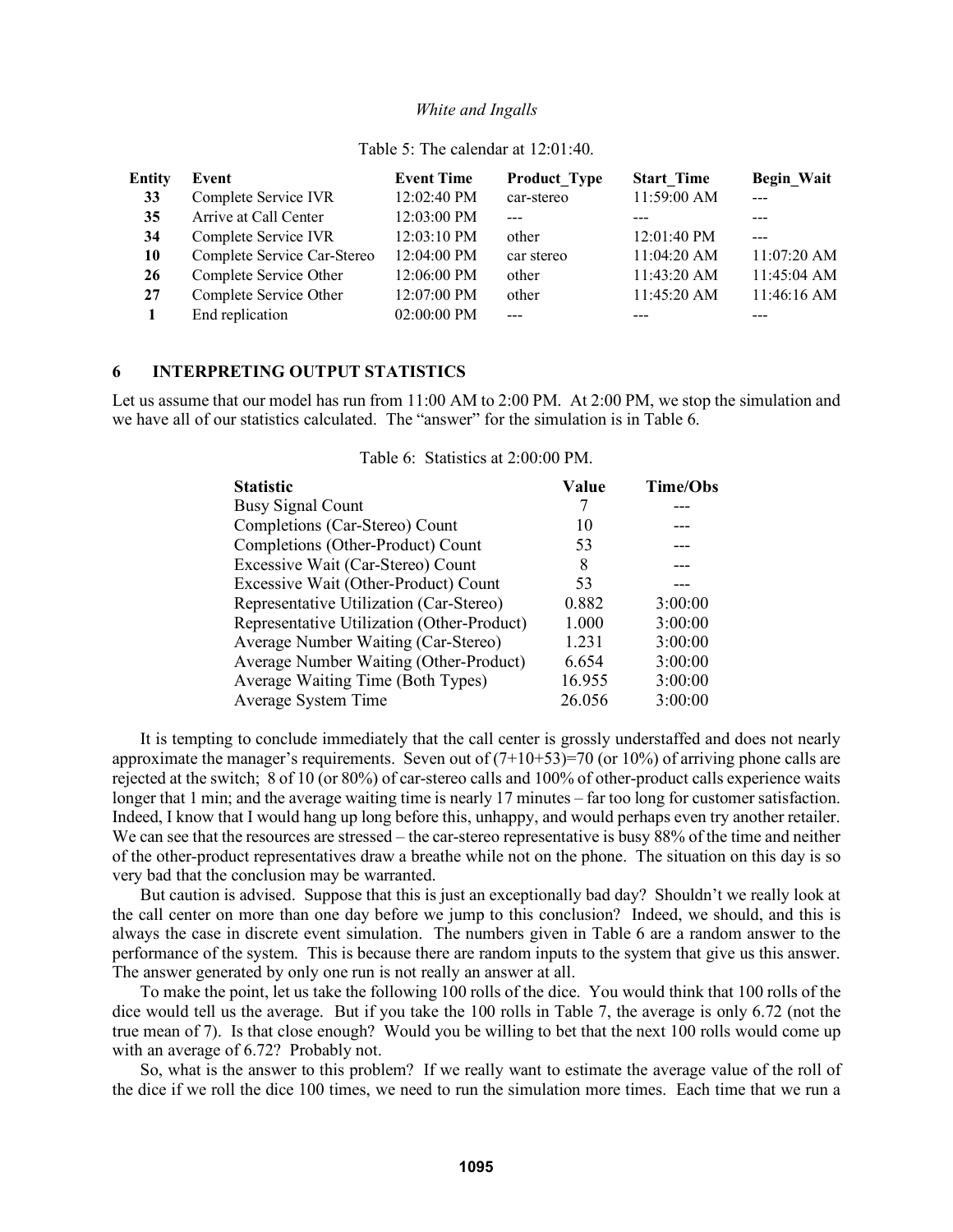simulation is called an *iteration* or *replication*. So, as an example, let us say that we have run our dicethrowing simulation for 30 iterations and Table 8 has the average values for each of those iterations.

If we are simply trying to estimate the average of 100 rolls of the dice, we do not need to worry about the standard deviation for each iteration. However, we do need to worry about the standard deviation of the averages from each iteration. As is shown in Table 8, the average of the averages (so to speak) is 6.967. The standard deviation of those 30 averages is 0.22992. With that information, we can calculate a *confidence interval*.

Table  $7:100$  rolls of the dice.

|    |   | h |   | 1 U           | 0  |    |  |
|----|---|---|---|---------------|----|----|--|
|    |   |   |   |               |    |    |  |
| Q  |   |   | 6 |               |    | 10 |  |
| 10 |   |   | 6 |               |    |    |  |
| 6  | 8 |   |   |               | Q  |    |  |
|    |   |   |   |               | 10 |    |  |
|    |   |   |   |               |    |    |  |
|    |   |   |   |               | 8  |    |  |
| 6  | h |   |   |               | a  |    |  |
| Ω  |   |   |   |               |    |    |  |
|    |   |   |   |               |    |    |  |
|    |   |   |   | Average: 6.72 |    |    |  |

# Table 8: 30 Iterations of throwing dice 100 times.

| <b>Average: 6.967</b> |      | <b>Standard Deviation: 0.22992</b> |      | 95% Confidence Interval: [6.8847,7.0493] |      |
|-----------------------|------|------------------------------------|------|------------------------------------------|------|
| 6.95                  | 6 96 | 6.78                               | 717  | 713                                      | 6.68 |
| 7.13                  | 7.26 | 7 19                               | 6.52 | 6.8                                      | 73   |
| 6.79                  | 7.13 | 7.17                               | 7.12 | 6.82                                     | 7.29 |
| 6.75                  | 717  | 6.62                               | 73   | 6.92                                     | 7.04 |
| 6.72                  | 6.95 | 6.78                               | 7.14 | 6.62                                     | 6.81 |
|                       |      |                                    |      |                                          |      |

A *confidence interval* is a statistical measure we use to bound some statistic. The level of confidence (95% in our example) is the statistical probability that the statistic that we are considering lies in the interval. So, the interpretation of the 95% confidence interval of [6.8847,7.0493] would be, "If we repeatedly roll the dice 100 times, on average across repetitions 95 rolls will result in a mean which lies between 6.8847 and 7.0493". Most statistical and simulation packages automatically calculate confidence intervals for you. Even Microsoft Excel has a function to calculate confidence intervals.

So, in our example, we want to run 30 iterations so that we can have good (small) confidence intervals for each of our statistics. (Although we will not get into the topic in this paper, one should run 30 iterations (or more) if you can in order to get good confidence intervals.) Table 9 shows the confidence intervals for each of our statistics. Although these do not fundamentally alter our conclusions based on a single run, we know now with some certainty that this wasn't just a bad day.

### **7 FINDING WAYS TO IMPROVE A SYSTEM**

What we have accomplished up to this point is the analysis of a system based on an initial design calling for one car-stereo and two other-product sales representatives. We have learned that this design falls far short the manager's performance requirements. Since there are excessive waits for both call types, we also have learned that we will need to add *at least* one new representative to each of the corresponding resource pools. So, let us run some alternative scenarios to determine how many. Let's continue to *experiment with the model*!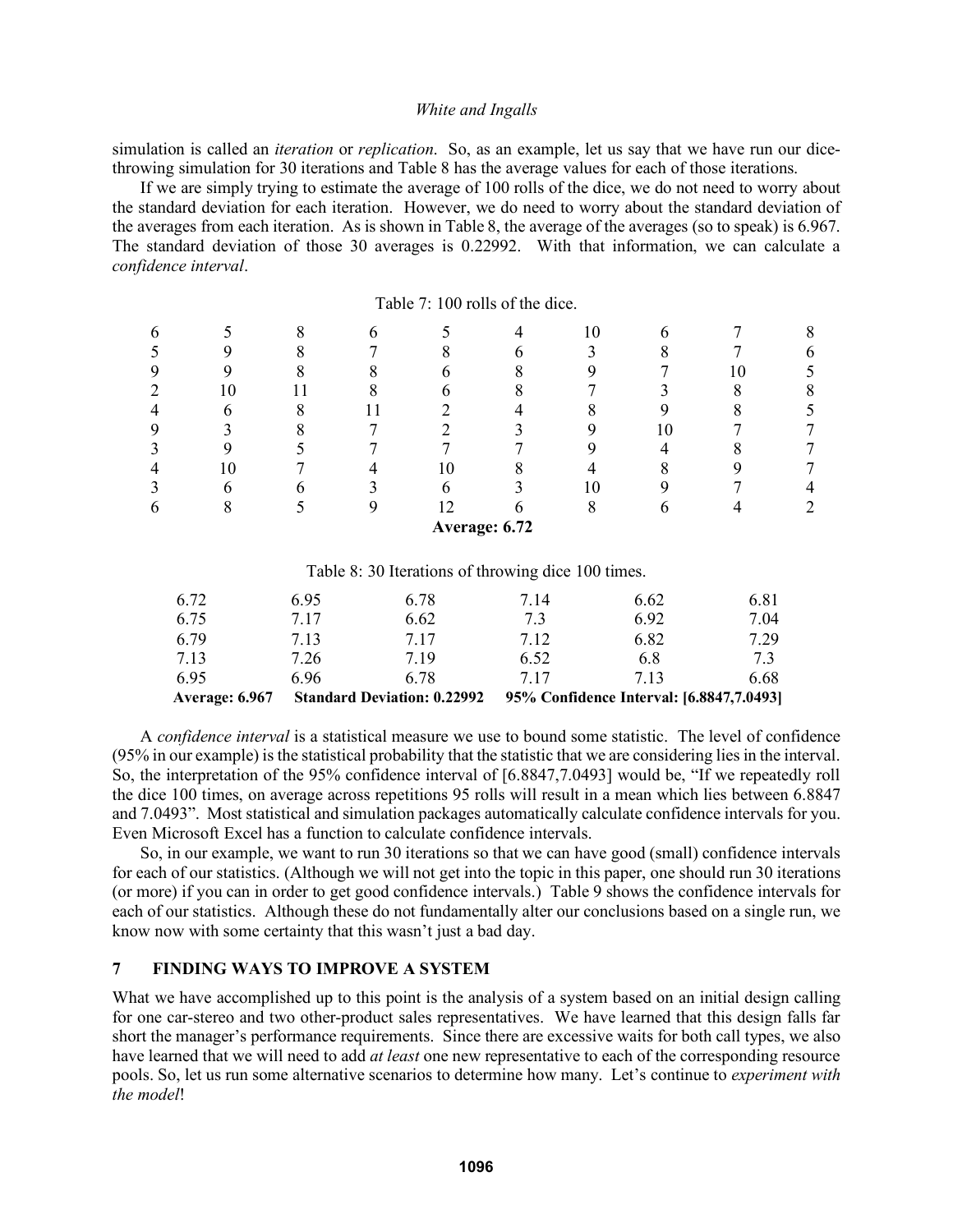| <b>Statistic</b>                           | Value  | LowerCI | <b>Upper CI</b> |
|--------------------------------------------|--------|---------|-----------------|
| <b>Busy Signal Count</b>                   | 9.933  | 8.183   | 11.683          |
| Completions (Car-Stereo) Count             | 11.1   | 10.43   | 11.77           |
| Completions (Other-Product) Count          | 50.3   | 49.12   | 51.48           |
| Excessive Wait (Car-Stereo) Count          | 9.467  | 8.267   | 10.667          |
| Excessive Wait (Other-Product) Count       | 50.2   | 49.03   | 51.37           |
| Representative Utilization (Car-Stereo)    | 0.897  | 0.847   | 0.947           |
| Representative Utilization (Other-Product) | 0.999  | 0.999   | 0.999           |
| Average Number Waiting (Car-Stereo)        | 1.782  | 1.312   | 2.252           |
| Average Number Waiting (Other-Product)     | 6.518  | 5.908   | 7.128           |
| Average Waiting Time (Both Types)          | 17.57  | 16.85   | 18.29           |
| Average System Time                        | 26.367 | 25.667  | 27.057          |

## Table 9: Confidence intervals after 30 iterations.

### **7.1 Scenario 1: Increasing the Number of Sales Representatives**

We tried increasing each server pool by one sales representative and found that this reduced the number of rejected calls to zero, but still yielded excessive waiting times for each type of call. So we tried increasing each server pool by two representatives. This again improved performance, but still fell short of the manager's stringent requirements. Continuing to increase the number of representatives incrementally, the requirements were met with a minimum of 4 car-stereo representatives and 6 other-product representatives. The results of this simulation are shown Table 10.

The statistics show that this design is the Cadillac of call centers – all calls are received and there is essentially no waiting. Callers receive superb service and this certainly translates into increased sales and goodwill. But, the price is steep in terms of the resources required – a total sales force of ten representatives. The utilization of the representatives is low (there is almost always someone available to take your call immediately), with the car-stereo representative busy only about 16 min out of each hour and the otherproduct representatives busy only about 26 min out of each hour.

The decision on whether or not the improved performance is worth the increased cost is complex and well beyond the scope of this paper. We would need to consider the hourly wages of the sales representatives, retention rates, and the expense associated with recruiting and training (the Cadillac center certainly represents a less stressful work environment), the expected revenue from accepting an additional ten calls into the center in a three-hour period (noting also that an average waiting time of over 17 min in the original case is unrealistic and many of these callers simply will hang up before receiving service), the call-back rate both of folks receiving a busy signal and folks balking because of excessive waiting, and the value of goodwill lost or gained through superior service (and how this translates into product pricing, future sales, and market share).

Moreover, the idle time in the Cadillac system may or may not be used productively in performing other tasks. Indeed, when the center is not congested, the duration of calls is likely to increase as sales representatives have the time to engage in cross selling ("if you are looking for that particular car stereo, we have the perfect set of speakers you might also want to consider…"). With adequate knowledge, many of these considerations could be incorporated into a more complex simulation and improved economic analysis. Indeed, one of the great benefits of modeling and simulation is improved understanding of the system, what's important and what's not, and what questions (however complex) we should be asking.

### **7.2 Scenario 2: Cross-training Sales Representatives**

It is well known that having a single queue feeding multiple resources is more efficient than having each individual resource fed exclusively by its own dedicated queue. Think of the difference between waiting at an airline check-in counter, where everyone (flying economy class) waits in a single line for the next available agent, versus waiting in line to checkout at a grocery store, where you need to make the (often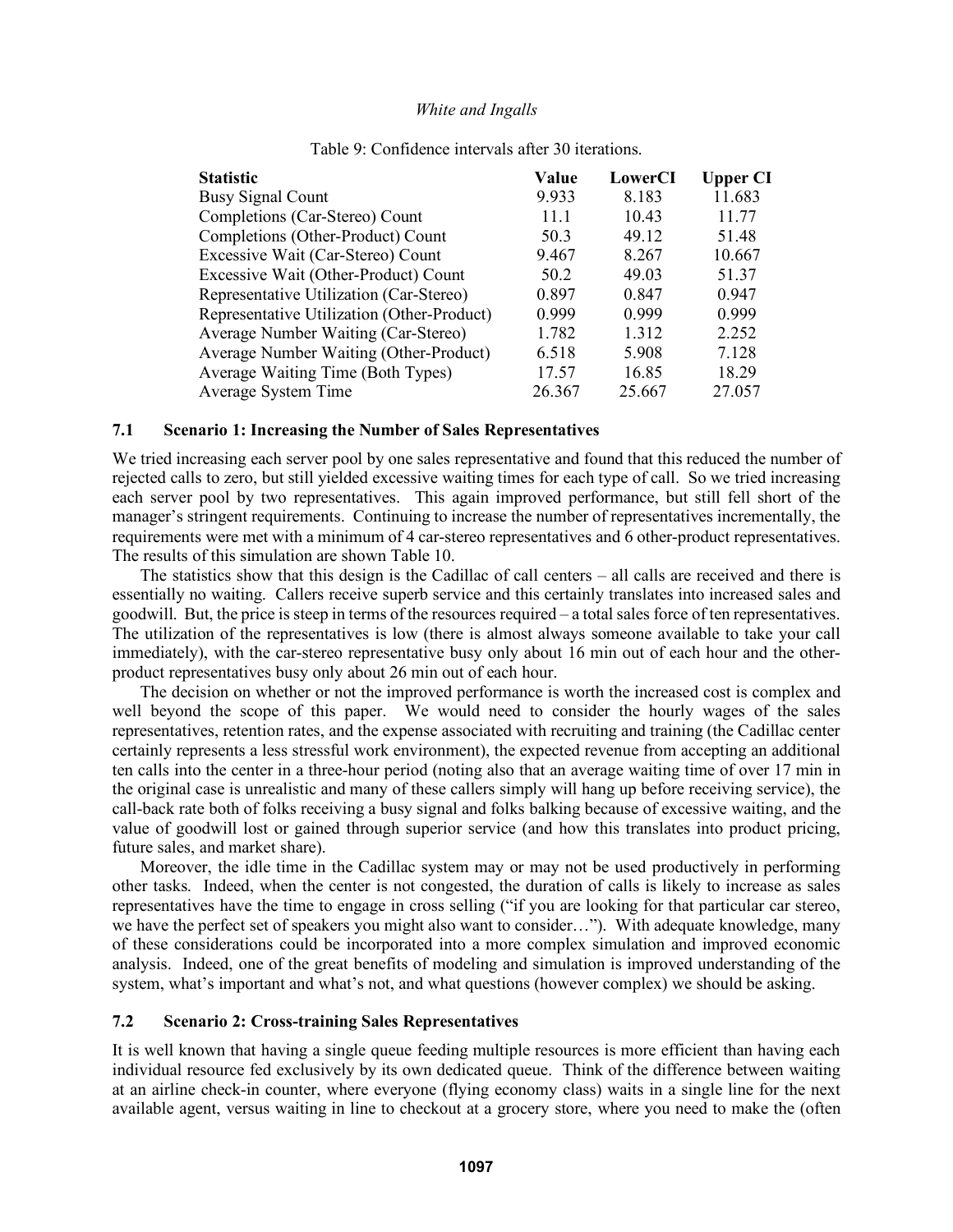maddening) choice about which line you should join. The reason is obvious when you think about it – at the airline counter there is never an idle agent while there is anyone in line; at the grocery store, there are times when one check-out register is available, but you are in the wrong line waiting.

### Table 10: Confidence intervals for scenario 1.

| <b>Statistic</b>                           | Value  | <b>Lower CI</b> | <b>Upper CI</b> |
|--------------------------------------------|--------|-----------------|-----------------|
| <b>Busy Signal Count</b>                   | 0      |                 |                 |
| Completions (Car-Stereo) Count             | 13.433 | 12.273          | 14.593          |
| Completions (Other-Product) Count          | 65.667 | 64.777          | 66.857          |
| Excessive Wait (Car-Stereo) Count          | 0.067  |                 | 0.207           |
| Excessive Wait (Other-Product) Count       | 0.067  |                 | 0.157           |
| Representative Utilization (Car-Stereo)    | 0.267  | 0.247           | 0.287           |
| Representative Utilization (Other-Product) | 0.437  | 0.427           | 0.447           |
| Average Number Waiting (Car-Stereo)        | 0      |                 | $\theta$        |
| Average Number Waiting (Other-Product)     | 0.001  | 0.001           | 0.001           |
| Average Waiting Time (Both Types)          |        |                 |                 |
| <b>Average System Time</b>                 | 10 127 | 9977            | 10.277          |

In our example, we have two lines, one for each type of call. The sales representatives are specialists. If instead we were to "cross train" all representatives to process both call types, all calls could wait in a single queue for the next available representative. In our simulation, we implemented this scenario by simply making all arriving calls other-product type, while retaining the same volume of inbound calls. After some experimentation we found that we could cut the total workforce in half (from ten specialist to five generalist representatives) and still achieve the manager's requirements. The results of this simulation are shown in Table 11.

Performance is comparable to the specialist case, with no calls rejected at the switch and something like 2% of all calls experiencing waiting times greater than 1 min (an estimated 1 to 2 calls out of the estimated total of 79 to 80 calls arriving). The utilization of the generalist pool is about 62-65%, which should allow time for cross-selling without a great deal of stress.

### Table 11: Confidence intervals for scenario 2.

| <b>Statistic</b>                           | Value    | <b>Lower CI</b> | <b>Upper CI</b> |
|--------------------------------------------|----------|-----------------|-----------------|
| <b>Busy Signal Count</b>                   | $\theta$ | 0               | O               |
| Completions (Car-Stereo) Count             |          |                 |                 |
| Completions (Other-Product) Count          | 78.833   | 77.373          | 80.293          |
| Excessive Wait (Car-Stereo) Count          |          |                 |                 |
| Excessive Wait (Other-Product) Count       | 1.600    | 0.92            | 2.28            |
| Representative Utilization (Car-Stereo)    |          |                 |                 |
| Representative Utilization (Other-Product) | 0.625    | 0.605           | 0.645           |
| Average Number Waiting (Car-Stereo)        |          |                 |                 |
| Average Number Waiting (Other-Product)     | 0.053    | 0.033           | 0.073           |
| Average Waiting Time (Both Types)          | 0.053    | 0.033           | 0.073           |
| Average System Time                        | 9.058    | 8949            | 9.168           |

At first, it may seem like we are getting something for nothing – the total number of representatives required is actually less than the number needed to serve just the other-product calls in the first scenario! A little reflection explains why, however. The largely idle car-stereo representatives are now taking other product calls when needed, and vice versa. Moreover, cross-training is not free and may not afford the uniformly knowledgeable service available through specialization. As before, the decision on whether or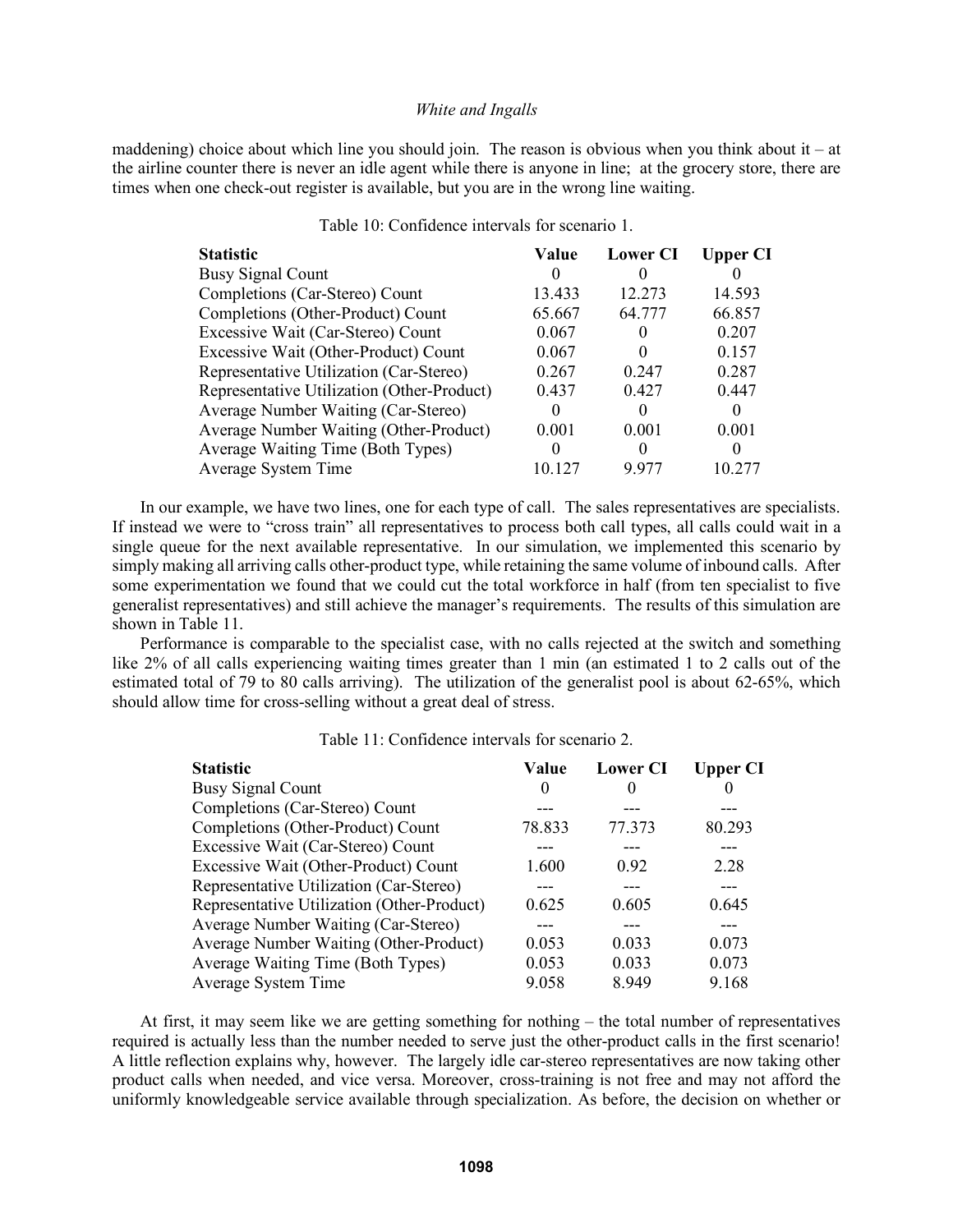not to cross train some or all representatives is well beyond the scope of this paper. But, the dramatic reduction in workforce suggested by the simulation makes this an option well worth investigating.

### **7.3 Generating Other Scenarios**

This simulation and any other simulation can be used to evaluate many different scenarios if the person creating the model allows some flexibility in the model structure. One also has to consider the amount of time it takes to run a new scenario. In a large-scale simulation, to run and evaluate a new scenario could take several days.

In our example, there are other scenarios we could play out in the simulation. For example, we noticed early on that the manager's requirement bounding the number of calls rejected at the switch is satisfied with a sales force of just two car-stereo and three other-product representatives. By forcing rejection at the switch at a lower degree of congestion, we might be able to meet all requirements with a smaller staff. We'll leave exploration of this and other options for a rainy day.

# **8 WHAT HAVE WE LEARNED? EPILOGUE**

Now that we have run through our example, you should understand the mechanics of how a discrete-event simulation works. You also should sense that many different types of activities are required to perform a simulation study; that each of these activities requires knowledge of the art and science of simulation, as well as the system being simulated; and that each of these activities must be performed competently in order to wrench understanding from what is otherwise just information and data. The scope of these activities is suggested broadly in Figure 4.

What else have we learned? This exercise points out several things about simulation in general. First, simulation can mimic the *dynamic* behavior of a system. That is what it is built to do. Regardless of how complex a system may be, it is likely that a simulation *expert* will be able to create a model that will evaluate it. However, the more complex a system is, the longer it takes to model, run, and evaluate. But, do not be discouraged, there are very good simulation people available to model large systems.

Second, you (or the person analyzing the system) must have a good understanding of simulation statistics. It is important during the creation of the model so that input distributions are used properly. It is important during the analysis of the output statistics so that the output is not misinterpreted. Mistakes regarding either the inputs or the outputs will invalidate the simulation.

Third, to analyze a system, simulation is used to evaluate different scenarios. It does not choose the best scenario for you. This may seem to be a problem, but most managers have no shortage of scenarios to evaluate. The tradeoff for this is that you can analyze the *dynamics* of the system and not just the average behavior.

Fourth, the scenarios that you do choose are generated by you and not the system. This is where familiarity with the system under study and a familiarity with system dynamics concepts are indispensable.

Lastly, we note that without data and experience regarding the specific system simulated (which is often the case to a greater or lesser degree), the simulation can only be understood as an educated guess. Moreover, decision makers almost always have multiple performance criteria to consider and it is rare that all of these criteria can be addressed within the scope of the simulation. Such limitations are well known within the simulation discipline. As renown statistician George Box (1979) famously opined (speaking of statistical models generally), "Essentially, all models are wrong, but some are useful… The only question of interest is, 'Is the model illuminating and useful?'"

This is, of course, simply an introduction. Through this conference and interaction with simulation professionals, you can get a deeper understanding of simulation and what it can do for you. To build your understanding and skills, we encourage you to attend sessions of interest (especially the tutorials), as well as to consult past issues of the WSC *Proceedings*, which include papers from 1996 forward and are available online, without charge, via the Winter Simulation Archive.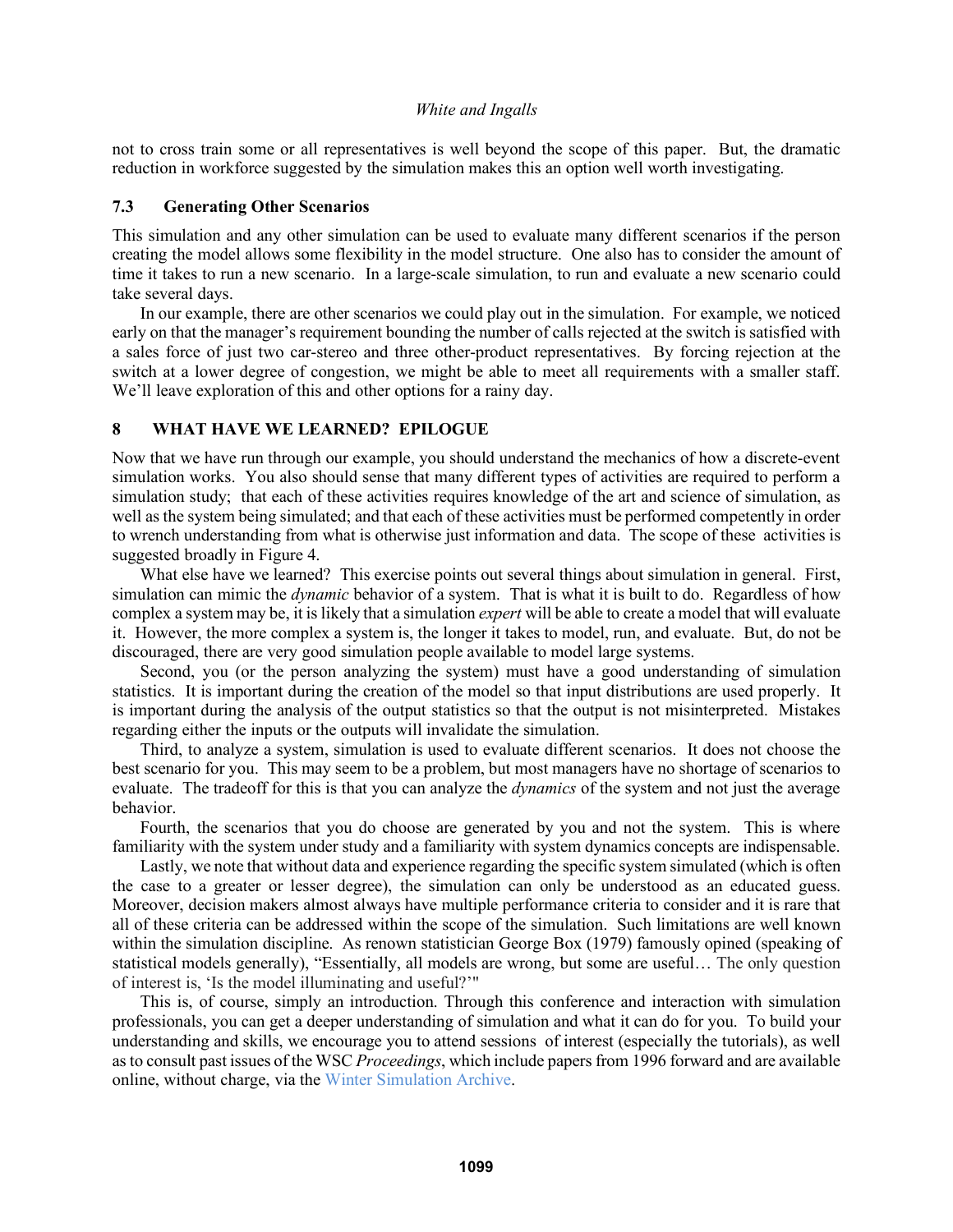

Figure 4: Activities in a simulation study.

#### **REFERENCES**

- Banks, J., J. S. Carson II, B. L. Nelson, and D. M. Nicol. 2010. *Discrete Event System Simulation*. 5th ed. Upper Saddle River, New Jersey: Prentice-Hall.
- Box, G. E. P. (1979). "Robustness in the Strategy of Scientific Model Building". In *Robustness in Statistics*, edited by R. L. Launer and G. N. Wilkinson, 201–236. New York: Academic Press.
- Chung, J.-S., and K. P. White Jr. 2008. "Cross-Trained vs. Specialized Agents in an Inbound Call Center: A Simulation-based Methodology for Trade-off Analysis." *Journal of Simulation* 2(3):162-169.
- Law, A. M. 2015. *Simulation Modeling and Analysis*. 5th ed. New York: McGraw-Hill.
- Kelton, W. D., R. Sadowski, and N. B. Zupick. 2015. *Simulation with Arena.* 6th ed. New York: McGraw-Hill.
- Ingalls, R. G., and C. Kasales. 1999. "CSCAT: Compaq Supply Chain Analysis Tool." In *Proceedings of the 1999 Winter Simulation Conference*, edited by P. A. Farrington, H. B. Nembhard, D. T. Sturrock, and G. W. Evans, 1201-1206. Piscataway, New Jersey: Institute of Electrical and Electronics Engineers, Inc..
- Ingalls, R. G. 1998. "The Value of Simulation in Modeling Supply Chains". In *Proceedings of the 1998 Winter Simulation Conference*, edited by D. J. Medeiros, E. F. Watson, J. S. Carlson, and M. S. Manivannan, 1371-1375. Piscataway, New Jersey: Institute of Electrical and Electronics Engineers, Inc.
- Ingalls, R. G. 2008. "Introduction to Simulation," In *Proceedings of the 2008 Winter Simulation Conference*, edited by S. J. Mason, R. R. Hill, L. Monch, O, Rose, T. Jefferson, and J. W. Fowler, 17-26. Piscataway, New Jersey: Institute of Electrical and Electronics Engineers, Inc..
- Ingalls, R. G., and C. Eckersley. 1992. "Simulation Issues in Electronics Manufacturing". In *Proceedings of the 1992 Winter Simulation Conference*, edited by J. J. Swain, D. Goldsman, R. C. Crain, and Jr. R. Wilson, 861-864. Piscataway, New Jersey: Institute of Electrical and Electronics Engineers, Inc.
- Nelson, B. 2013. *Foundations and Methods of Stochastic Simulation: A First Course*. New York: Springer Science.

Shannon, R. E. 1975. *Systems Simulation – The Art and Science*. Upper Saddle River, NJ: Prentice-Hall.

- White, K. P. Jr. 2007. "Modeling and Simulation". In *Encyclopedia of Electrical Engineering and Electronics*. New York: Wiley. doi:10.1002/047134608X.W7108.pub2.
- White, K. P. Jr., and R. G. Ingalls. 2009. "Introduction to Simulation". In *Proceedings of the 2009 Winter Simulation Conference*, edited by M. D. Rossetti, R. R. Hill, B. Johansson, A. Dunkin, and R. G. Ingalls,12-23. Piscataway, New Jersey: Institute of Electrical and Electronics Engineers, Inc.
- White, K. P. Jr., and R. G. Ingalls. 2015. "Introduction to Simulation". In *Proceedings of the 2015 Winter Simulation Conference*, edited by L. Yilmaz, W. K. Chan, I. Moon, T. M. K. Roeder, C. Macal, and M. D. Rosetti, 1741-1755. Piscataway, New Jersey: Institute of Electrical and Electronics Engineers, Inc.

Winter Simulation Archive, http://informs-sim.org/.